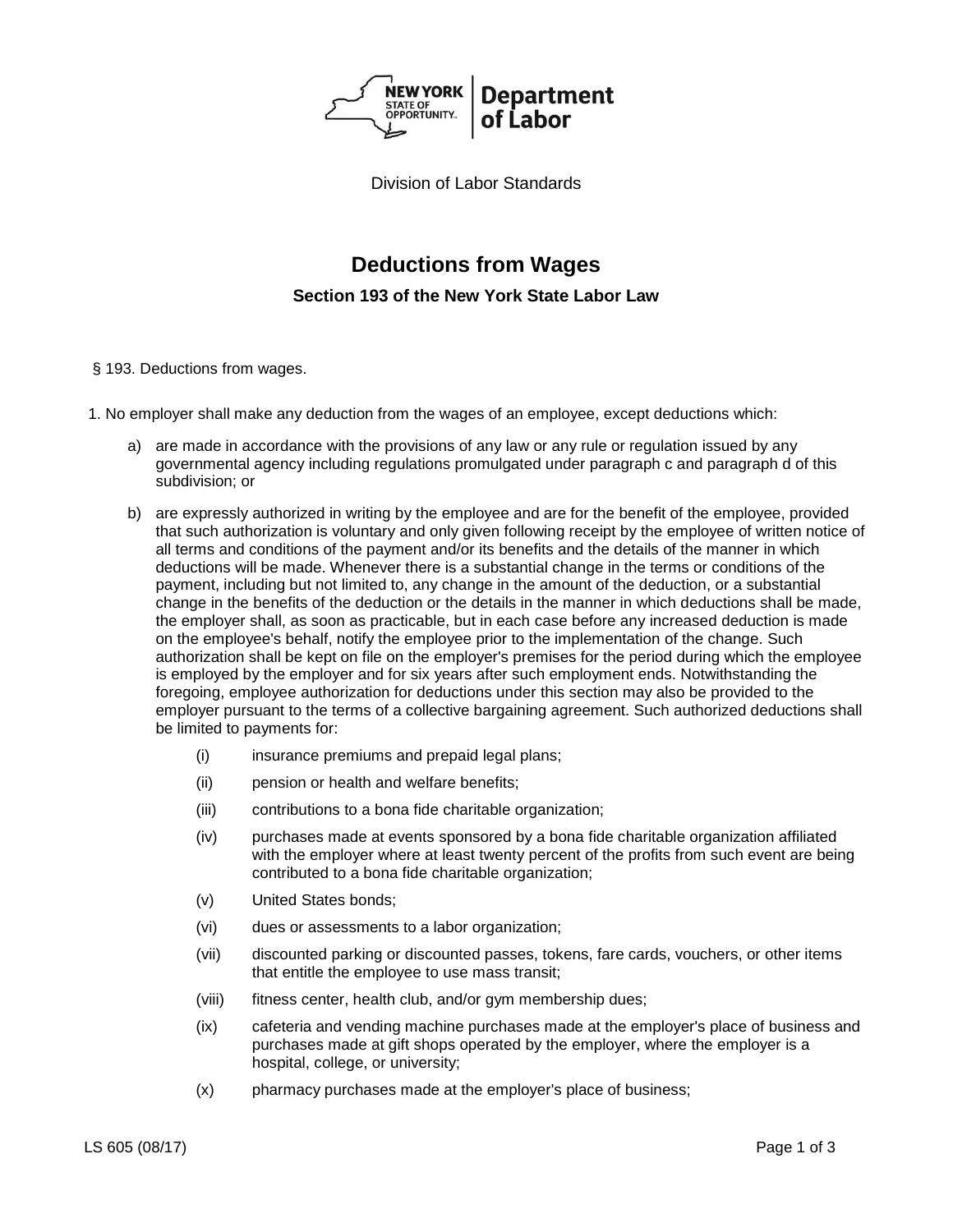- (xi) tuition, room, board, and fees for pre-school, nursery, primary, secondary, and/or postsecondary educational institutions;
- (xii) day care, before-school and after-school care expenses;
- (xiii) payments for housing provided at no more than market rates by non-profit hospitals or affiliates thereof; and
- (xiv) similar payments for the benefit of the employee.
- c) are related to recovery of an overpayment of wages where such overpayment is due to a mathematical or other clerical error by the employer. In making such recoveries, the employer shall comply with regulations promulgated by the commissioner for this purpose, which regulations shall include, but not be limited to, provisions governing: the size of overpayments that may be covered by this section; the timing, frequency, duration, and method of such recovery; limitations on the periodic amount of such recovery; a requirement that notice be provided to the employee prior to the commencement of such recovery; a requirement that the employer implement a procedure for disputing the amount of such overpayment or seeking to delay commencement of such recovery; the terms and content of such a procedure and a requirement that notice of the procedure for disputing the overpayment or seeking to delay commencement of such recovery be provided to the employee prior to the commencement of such recovery.
- d) repayment of advances of salary or wages made by the employer to the employee. Deductions to cover such repayments shall be made in accordance with regulations promulgated by the commissioner for this purpose, which regulations shall include, but not be limited to, provisions governing: the timing, frequency, duration, and method of such repayment; limitations on the periodic amount of such repayment; a requirement that notice be provided to the employee prior to the commencement of such repayment; a requirement that the employer implement a procedure for disputing the amount of such repayment or seeking to delay commencement of such repayment; the terms and content of such a procedure and a requirement that notice of the procedure for disputing the repayment or seeking to delay commencement of such repayment be provided to the employee at the time the loan is made.
- 2. Deductions made in conjunction with an employer sponsored pre-tax contribution plan approved by the IRS or other local taxing authority, including those falling within one or more of the categories set forth in paragraph b of subdivision one of this section, shall be considered to have been made in accordance with paragraph a of subdivision one of this section.
- 3. a. No employer shall make any charge against wages, or require an employee to make any payment by separate transaction unless such charge or payment is permitted as a deduction from wages under the provisions of subdivision one of this section or is permitted or required under any provision of a current collective bargaining agreement.
	- b. Notwithstanding the existence of employee authorization to make deductions in accordance with subparagraphs (iv), (ix), and (x) of paragraph b of subdivision one of this section and deductions determined by the commissioner to be similar to such deductions in accordance with subparagraph (xiv) of paragraph b of subdivision one of this section, the total aggregate amount of such deductions for each pay period shall be subject to the following limitations: (i) such aggregate amount shall not exceed a maximum aggregate limit established by the employer for each pay period; (ii) such aggregate amount shall not exceed a maximum aggregate limit established by the employee, which limit may be any amount (in ten dollar increments) up to the maximum amount established by the employer under subparagraph (i) of this paragraph; (iii) the employer shall not permit any purchases within these categories of deduction by the employee that exceed the aggregate limit established by the employee or, if no limit has been set by the employee, the limit set by the employer; (iv) the employee shall have access within the workplace to current account information detailing individual expenditures within these categories of deduction and a running total of the amount that will be deducted from the employee's pay during the next applicable pay period. Information shall be available in printed form or capable of being printed should the employee wish to obtain a listing. No employee may be charged any fee, directly or indirectly, for access to, or printing of, such account information.